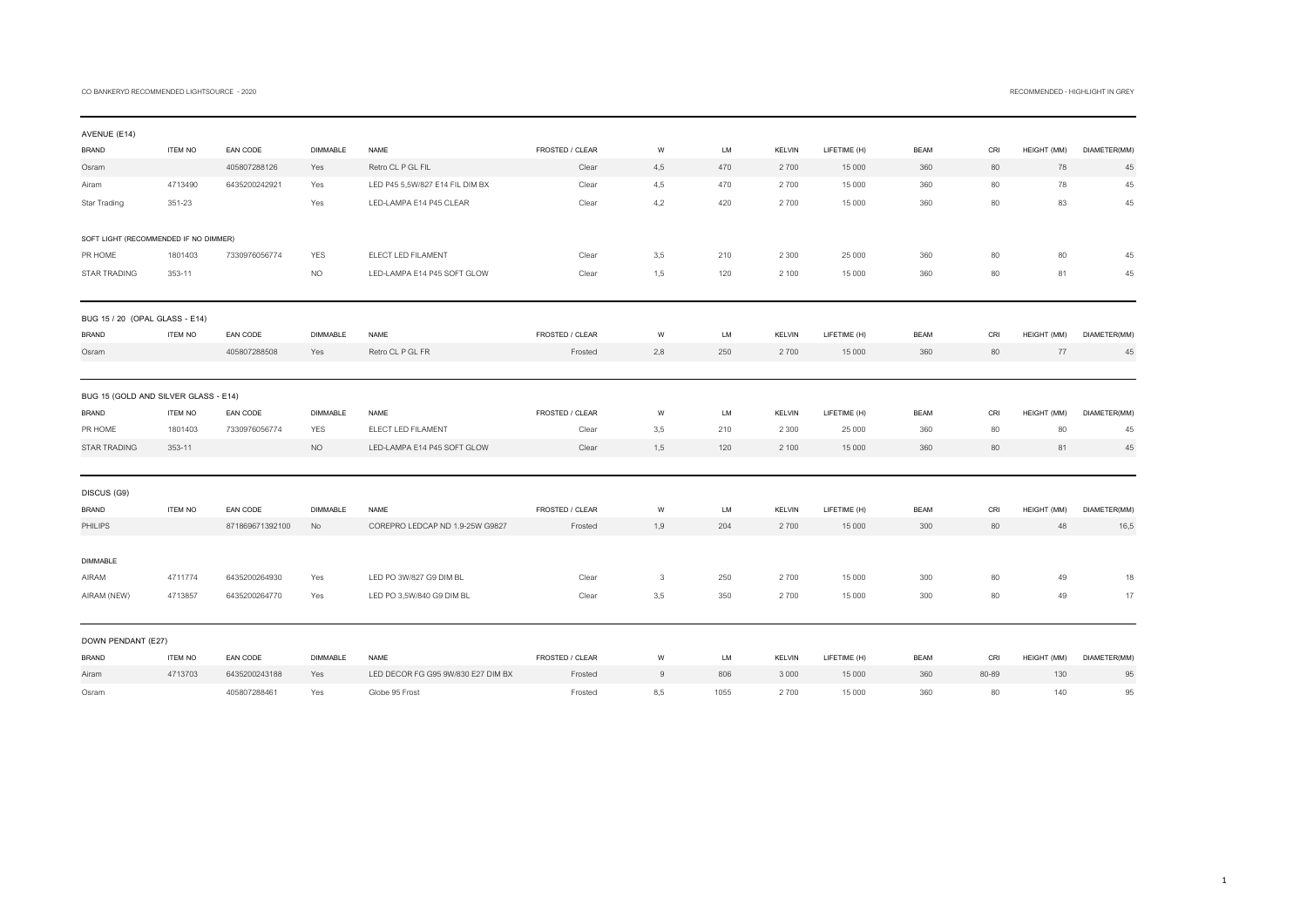## CO BANKERYD RECOMMENDED LIGHTSOURCE - 2020 RECOMMENDED - HIGHLIGHT IN GREY

| GÖTE (E14)                            |                |               |                 |                                 |                 |     |     |               |              |             |     |             |              |
|---------------------------------------|----------------|---------------|-----------------|---------------------------------|-----------------|-----|-----|---------------|--------------|-------------|-----|-------------|--------------|
| <b>BRAND</b>                          | <b>ITEM NO</b> | EAN CODE      | <b>DIMMABLE</b> | <b>NAME</b>                     | FROSTED / CLEAR | W   | LM  | <b>KELVIN</b> | LIFETIME (H) | <b>BEAM</b> | CRI | HEIGHT (MM) | DIAMETER(MM) |
| Osram                                 |                | 405807288126  | Yes             | Retro CL P GL FIL               | Clear           | 4,5 | 470 | 2700          | 15 000       | 360         | 80  | 78          | 45           |
| Airam                                 | 4713490        | 6435200242921 | Yes             | LED P45 5,5W/827 E14 FIL DIM BX | Clear           | 4,5 | 470 | 2700          | 15 000       | 360         | 80  | 78          | 45           |
| Star Trading                          | 351-23         |               | Yes             | LED-LAMPA E14 P45 CLEAR         | Clear           | 4,2 | 420 | 2700          | 15 000       | 360         | 80  | 83          | 45           |
|                                       |                |               |                 |                                 |                 |     |     |               |              |             |     |             |              |
| SOFT LIGHT (RECOMMENDED IF NO DIMMER) |                |               |                 |                                 |                 |     |     |               |              |             |     |             |              |
| PR HOME                               | 1801403        | 7330976056774 | <b>YES</b>      | ELECT LED FILAMENT              | Clear           | 3,5 | 210 | 2 3 0 0       | 25 000       | 360         | 80  | 80          | 45           |
| STAR TRADING                          | 353-11         |               | <b>NO</b>       | LED-LAMPA E14 P45 SOFT GLOW     | Clear           | 1.5 | 120 | 2 100         | 15 000       | 360         | 80  | 81          | 45           |
|                                       |                |               |                 |                                 |                 |     |     |               |              |             |     |             |              |
| RUT 24 (E14)                          |                |               |                 |                                 |                 |     |     |               |              |             |     |             |              |
| <b>BRAND</b>                          | <b>ITEM NO</b> | EAN CODE      | <b>DIMMABLE</b> | <b>NAME</b>                     | FROSTED / CLEAR | W   | LM  | <b>KELVIN</b> | LIFETIME (H) | <b>BEAM</b> | CRI | HEIGHT (MM) | DIAMETER(MM) |
| Osram                                 |                | 405807288485  | Yes             | Retro CL P GL FR                | Frosted         | 2,8 | 250 | 2700          | 15 000       | 360         | 80  | 78          | 45           |
| Osram                                 |                | 405807288188  | Yes             | Retro CL P GL FR                | Frosted         | 4,5 | 470 | 2700          | 15 000       | 360         | 80  | 78          | 45           |
|                                       |                |               |                 |                                 |                 |     |     |               |              |             |     |             |              |
| RUT 35 (E27)                          |                |               |                 |                                 |                 |     |     |               |              |             |     |             |              |
| <b>BRAND</b>                          | <b>ITEM NO</b> | EAN CODE      | <b>DIMMABLE</b> | <b>NAME</b>                     | FROSTED / CLEAR | W   | LM  | <b>KELVIN</b> | LIFETIME (H) | <b>BEAM</b> | CRI | HEIGHT (MM) | DIAMETER(MM) |
| Osram                                 |                | 405807288508  | Yes             | Retro CL P GL FR                | Frosted         | 2,8 | 250 | 2700          | 15 000       | 360         | 80  | 77          | 45           |
| Osram                                 | 287327         | 405807287327  | Yes             | Retro CL A Matt                 | Matt            | 4,5 | 470 | 2700          | 15 000       | 360         | 80  | 105         | 60           |
|                                       |                |               |                 |                                 |                 |     |     |               |              |             |     |             |              |
|                                       |                |               |                 |                                 |                 |     |     |               |              |             |     |             |              |
| TAGE (E14)                            |                |               |                 |                                 |                 |     |     |               |              |             |     |             |              |
| <b>BRAND</b>                          | <b>ITEM NO</b> | EAN CODE      | <b>DIMMABLE</b> | NAME                            | FROSTED / CLEAR | W   | LM  | <b>KELVIN</b> | LIFETIME (H) | <b>BEAM</b> | CRI | HEIGHT (MM) | DIAMETER(MM) |
| Osram                                 |                | 405807288126  | Yes             | Retro CL P GL FIL               | Clear           | 4,5 | 470 | 2700          | 15 000       | 360         | 80  | 78          | 45           |
| Airam                                 | 4713490        | 6435200242921 | Yes             | LED P45 5,5W/827 E14 FIL DIM BX | Clear           | 4,5 | 470 | 2700          | 15 000       | 360         | 80  | 78          | 45           |
| Star Trading                          | 351-23         |               | Yes             | LED-LAMPA E14 P45 CLEAR         | Clear           | 4,2 | 420 | 2700          | 15 000       | 360         | 80  | 83          | 45           |
|                                       |                |               |                 |                                 |                 |     |     |               |              |             |     |             |              |
| SOFT LIGHT (RECOMMENDED IF NO DIMMER) |                |               |                 |                                 |                 |     |     |               |              |             |     |             |              |
| PR HOME                               | 1801403        | 7330976056774 | <b>YES</b>      | ELECT LED FILAMENT              | Clear           | 3.5 | 210 | 2 3 0 0       | 25 000       | 360         | 80  | 80          | 45           |
| <b>STAR TRADING</b>                   | 353-11         |               | NO.             | LED-LAMPA E14 P45 SOFT GLOW     | Clear           | 1.5 | 120 | 2 100         | 15 000       | 360         | 80  | 81          | 45           |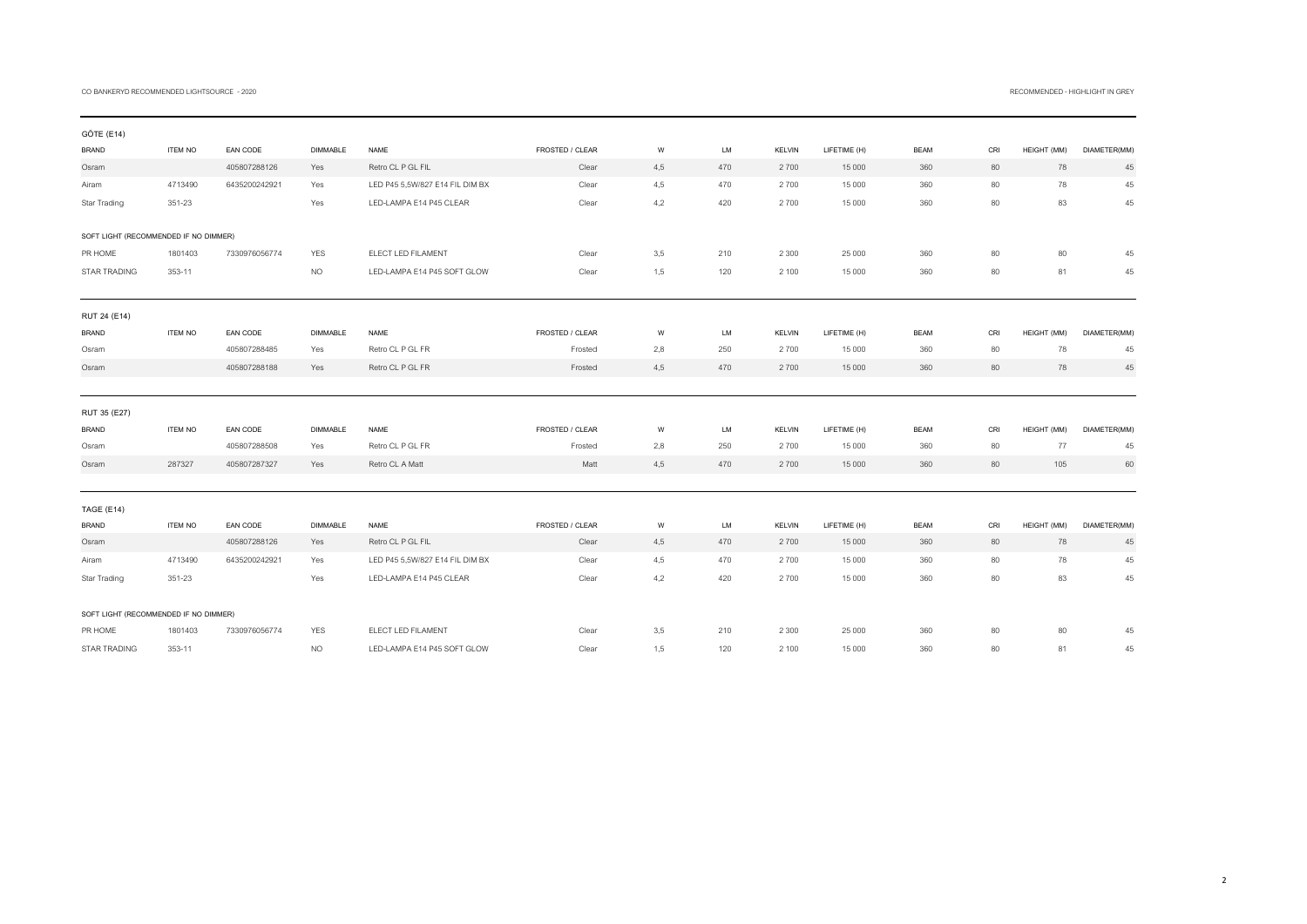## CO BANKERYD RECOMMENDED LIGHTSOURCE - 2020 CO BANKERYD RECOMMENDED - HIGHLIGHT IN GREY

| UP TABLE (E27)                 |                |                             |                 |                                    |                            |                |           |                       |                        |             |           |                   |              |
|--------------------------------|----------------|-----------------------------|-----------------|------------------------------------|----------------------------|----------------|-----------|-----------------------|------------------------|-------------|-----------|-------------------|--------------|
| <b>BRAND</b>                   | <b>ITEM NO</b> | EAN CODE                    | <b>DIMMABLE</b> | <b>NAME</b>                        | FROSTED / CLEAR            | W              | <b>LM</b> | <b>KELVIN</b>         | LIFETIME (H)           | <b>BEAM</b> | CRI       | HEIGHT (MM)       | DIAMETER(MM) |
| SOFT LIGHT ( NO DIMMING)       |                |                             |                 |                                    |                            |                |           |                       |                        |             |           |                   |              |
| PR HOME                        | 2019504        | 7330976078899               |                 | MATTE OPAL LED FIL                 | Frosted                    | $\overline{4}$ | 400       | 2700                  | 25 000                 | 360         | 80        | 140               | 95           |
| <b>STAR TRADING</b>            | 363-42-1       |                             |                 | LED E27 G95 OPAQUE DOUBLE COATING  | Frosted                    | 5              | 400       | 2600                  | 15 000                 | 360         | 90        | 138               | 95           |
|                                |                |                             |                 |                                    |                            |                |           |                       |                        |             |           |                   |              |
| 3 STEP DIM WITH ON/OFF SWITCH  |                |                             |                 |                                    |                            |                |           |                       |                        |             |           |                   |              |
| <b>STAR TRADING</b>            | 375-86         |                             | 3 STEP          | LED E27 G95 OPAQUE RA90 3-STEP     | Frosted                    | 7,5            | 800       | 2700                  | 15 000                 | 360         | 90        | 138               | 95           |
|                                |                |                             |                 |                                    |                            |                |           |                       |                        |             |           |                   |              |
| STRONGER LIGHT ( NO DIMMING)   |                |                             |                 |                                    |                            |                |           |                       |                        |             |           |                   |              |
| Airam                          | 4713703        | 6435200243188               |                 | LED DECOR FG G95 9W/830 E27 DIM BX | Frosted                    | 9              | 806       | 3 0 0 0               | 15 000                 | 360         | 80-89     | 130               | 95           |
| Osram                          |                | 405807288461                |                 | Globe 95 Frost                     | Frosted                    | 8.5            | 1055      | 2700                  | 15 000                 | 360         | 80        | 140               | 95           |
|                                |                |                             |                 |                                    |                            |                |           |                       |                        |             |           |                   |              |
| RAY (GU10)                     |                |                             |                 |                                    |                            |                |           |                       |                        |             |           |                   |              |
| <b>BRAND</b>                   | <b>ITEM NO</b> | EAN CODE                    | <b>DIMMABLE</b> | NAME                               | FROSTED / CLEAR            | W              | LM        | <b>KELVIN</b>         | LIFETIME (H)           | <b>BEAM</b> | CRI       | HEIGHT (MM)       | DIAMETER(MM) |
| Osram                          | 0-95489        | 405807095489                | Yes             | OSRAM PARATHOM® DIM PAR16          | Clear                      | 7,2            | 575       | 2700                  | 25 000                 | 36          | 80        | 55                | 51           |
| Osram                          | 0-260139       | 405807260139                | Yes             | OSRAM PARATHOM® DIM PAR16          | Clear                      | 5,5            | 350       | 2700                  | 25 000                 | 36          | 80        | 55                | 51           |
|                                |                |                             |                 |                                    |                            |                |           |                       |                        |             |           |                   |              |
|                                |                |                             |                 |                                    |                            |                |           |                       |                        |             |           |                   |              |
|                                |                |                             |                 |                                    |                            |                |           |                       |                        |             |           |                   |              |
| SVEJK TABLE 13 / 18 (GU10)     |                |                             |                 |                                    |                            |                |           |                       |                        |             |           |                   |              |
| <b>BRAND</b>                   | <b>ITEM NO</b> | EAN CODE                    | <b>DIMMABLE</b> | <b>NAME</b>                        | FROSTED / CLEAR            | W              | LM        | <b>KELVIN</b>         | LIFETIME (H)           | <b>BEAM</b> | CRI       | HEIGHT (MM)       | DIAMETER(MM) |
| Osram                          | 0-259973       | 405807259973                | YES             | OSRAM PARATHOM® DIM PAR16          | Clear                      | 3,7            | 230       | 2700                  | 25 000                 | 36          | 80        | 55                | 51           |
| Osram                          | 0-260139       | 405807260139                | Yes             | OSRAM PARATHOM® DIM PAR16          | Clear                      | 5,5            | 350       | 2700                  | 25 000                 | 36          | 80        | 55                | 51           |
|                                |                |                             |                 |                                    |                            |                |           |                       |                        |             |           |                   |              |
| TOP 31 (E27)                   |                |                             |                 |                                    |                            |                |           |                       |                        |             |           |                   |              |
| <b>BRAND</b>                   | <b>ITEM NO</b> | EAN CODE                    | <b>DIMMABLE</b> | <b>NAME</b>                        | FROSTED / CLEAR            | W              | <b>LM</b> | <b>KELVIN</b>         | LIFETIME (H)           | <b>BEAM</b> | CRI       | HEIGHT (MM)       | DIAMETER(MM) |
| Osram                          |                | 405807288508                | Yes             | Retro CL P GL FR                   | Frosted                    | 2,8            | 250       | 2700                  | 15 000                 | 360         | 80        | 77                | 45           |
| Osram                          | 287327         | 405807287327                | Yes             | Retro CL A Matt                    | Matt                       | 4,5            | 470       | 2700                  | 15 000                 | 360         | 80        | 105               | 60           |
|                                |                |                             |                 |                                    |                            |                |           |                       |                        |             |           |                   |              |
|                                |                |                             |                 |                                    |                            |                |           |                       |                        |             |           |                   |              |
| WATERFALL (G9)                 |                |                             | <b>DIMMABLE</b> | <b>NAME</b>                        |                            |                |           |                       |                        | <b>BEAM</b> |           |                   |              |
| <b>BRAND</b><br><b>PHILIPS</b> | <b>ITEM NO</b> | EAN CODE<br>871869671392100 | No              | COREPRO LEDCAP ND 1.9-25W G9827    | FROSTED / CLEAR<br>Frosted | W<br>1,9       | LM<br>204 | <b>KELVIN</b><br>2700 | LIFETIME (H)<br>15 000 | 300         | CRI<br>80 | HEIGHT (MM)<br>48 | DIAMETER(MM) |
|                                |                |                             |                 |                                    |                            |                |           |                       |                        |             |           |                   | 16,5         |
| <b>DIMMABLE</b>                |                |                             |                 |                                    |                            |                |           |                       |                        |             |           |                   |              |
| AIRAM                          | 4711774        | 6435200264930               | Yes             | LED PO 3W/827 G9 DIM BL            | Clear                      | 3              | 250       | 2700                  | 15 000                 | 300         | 80        | 49                | 18           |